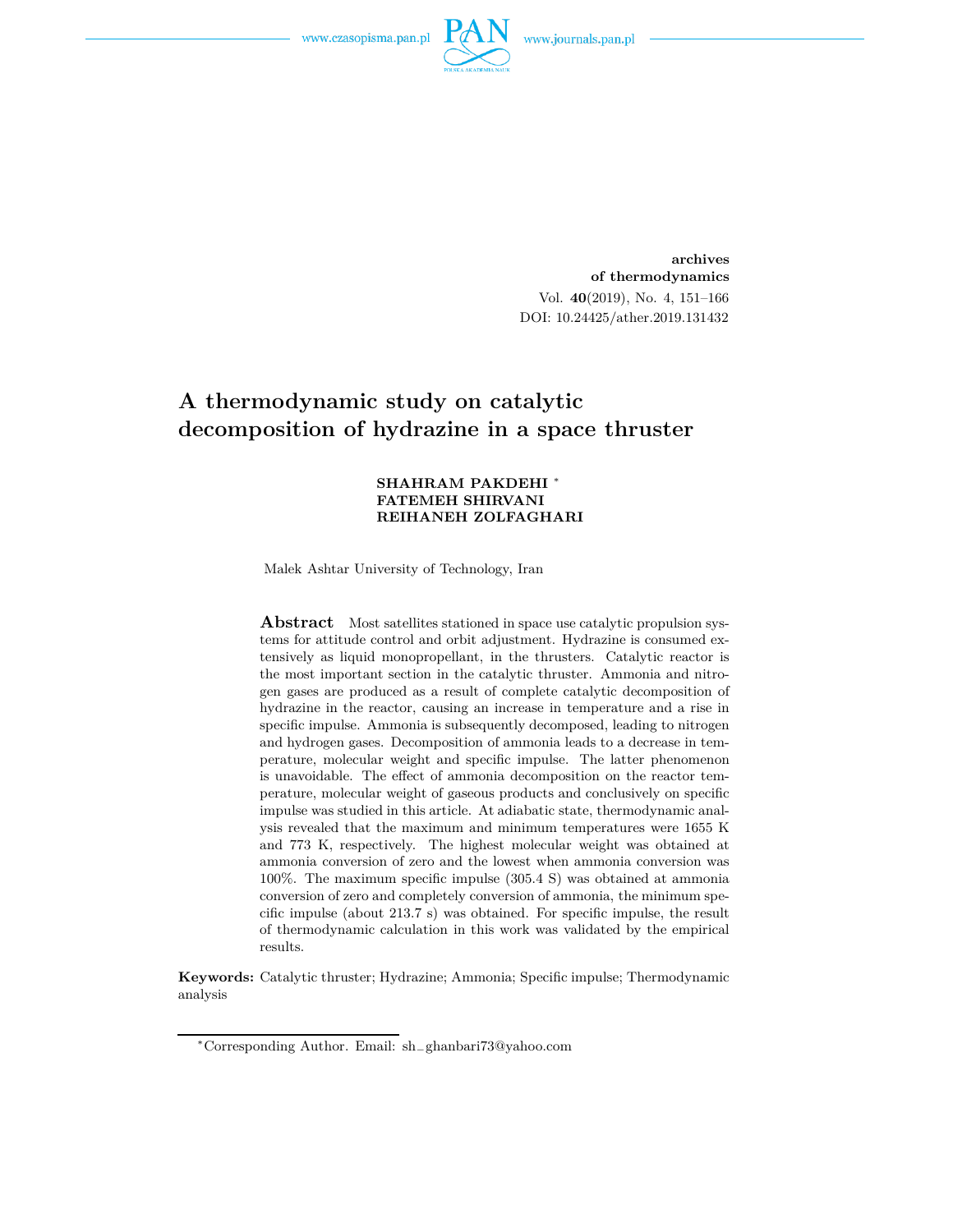



### **Nomenclature**

| А                       |                   | empirical constant $(Eq. (12))$                                   |
|-------------------------|-------------------|-------------------------------------------------------------------|
| В                       |                   | empirical constant (Eq. $(12)$ ), $1/K$                           |
| $\mathcal C$            |                   | empirical constant (Eq. (12)), $K^2$                              |
| $C_p$                   |                   | heat capacity for outlet gas mixture at constant pressure, J/molK |
| $C_{p,i}$               |                   | heat capacity for component $i$ , J/mol K                         |
| $C_v$                   |                   | heat capacity for outlet gas mixture at constant volume, J/mol K  |
| $D_{in}$                |                   | diameter of orifices of showerhead injector, m                    |
| $\mathfrak{g}$          |                   | gravitational acceleration, $m/s^2$                               |
| H                       |                   | enthalpy, J                                                       |
| $\Delta H_{p,I}$        |                   | enthalpy change for component $i$ , J                             |
| $\Delta H^{o}_{r1,298}$ |                   | standard heat for hydrazine decomposition, J/mol                  |
| $\Delta H_{r2,298}^o$   |                   | standard heat for ammonia decomposition, J/mol                    |
| $I_{sp}$                |                   | specific impulse for hydrazine monopropellant, s                  |
| $I_{sp,thruster}$       |                   | specific impulse for thruster, s                                  |
| $\boldsymbol{k}$        |                   | - proportional constant in Eq. $(9)$                              |
| L                       |                   | length of the catalytic bed, m                                    |
| М                       |                   | outlet gas molecular weight, g/mol                                |
| $M_i$                   |                   | molecular weight for component $i$ , $g/mol$                      |
| $n_i$                   | $\qquad \qquad -$ | mole of component $i$ , mol                                       |
| $n_{o,\text{NH3}}$      |                   | initial mole of ammonia, mole                                     |
| $n_{\rm NH3}$           |                   | present mole of ammonia, mole                                     |
| $P_c$                   |                   | gas pressure in the reactor, Pa                                   |
| $P_{in}$                |                   | injection pressure, Pa                                            |
| $P_e$                   |                   | outlet gas pressure from the reactor, Pa                          |
| Q                       |                   | amount of heat exchanged, J                                       |
| $_{R}$                  |                   | universal gas constant, $8.314$ J/mol K                           |
| T                       | -                 | temperature, K                                                    |
| $T_c$                   | $\qquad \qquad -$ | exit gas temperature from the catalytic reactor (= $T_2$ ), K     |
| $\boldsymbol{u}$        | -                 | internal energy, J                                                |
| $W_{s}$                 |                   | shaft work, J                                                     |
| Х                       |                   | mole conversion of ammonia, %                                     |
| $y_i$                   |                   | mole fraction of component $i$                                    |
| $\boldsymbol{z}$        |                   | altitude, m                                                       |
|                         |                   |                                                                   |

### **Greek symbols**

*γ* – heat capacity ratio (=  $C_p/C_v$ )

### **Subscripts**

 $ig\hspace{1em}$  –  $\hspace{1em}$  ideal gas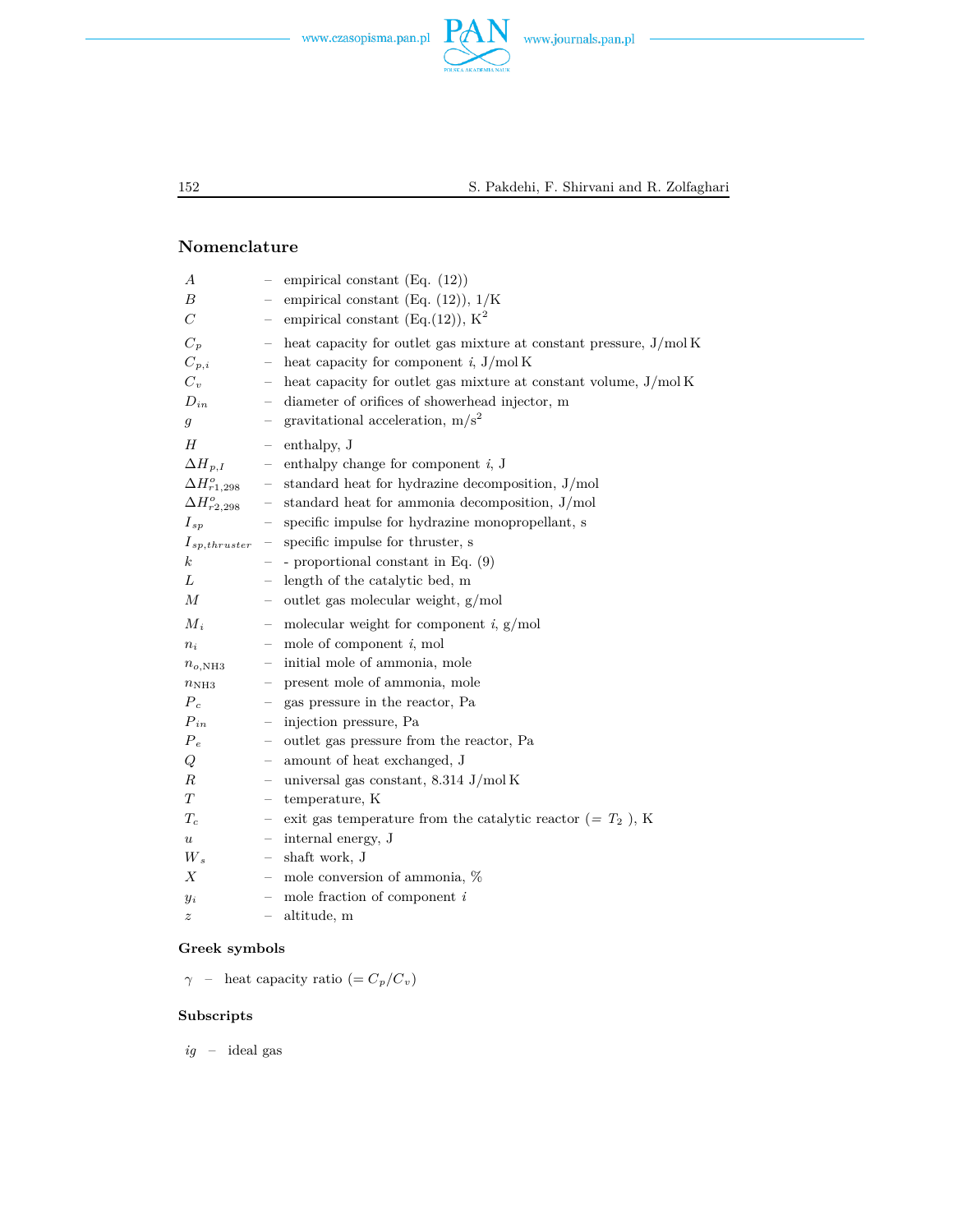

A thermodynamic study on catalytic decomposition. . . 153

# **1 Introduction**

Hydrazine  $(N_2H_4)$  is consumed extensively in space thrusters for attitude control and orbit adjustment [1–3]. Catalytic decomposition of hydrazine produces hot gases, which contribute to the propulsion power for satellite [4]. The catalytic reactor is the most important section in a hydrazine thruster. Shell 405 (30–45 wt% Ir over  $\gamma$ -Al<sub>2</sub>O<sub>3</sub>) is the most appropriate catalyst for decomposition of hydrazine [3,5]. A schematic drawing of the catalytic reactor is presented in Fig. 1.



Figure 1: Schematic diagram for a catalytic reactor in hydrazine decomposition thruster [3].

Hydrazine monopropellant is decomposed into ammonia and nitrogen according to following reaction as [6]

$$
3N_2H_4 \to 4NH_3 + N_2, \quad \Delta H_{298}^o = -336.330 \text{ kJ}.
$$
 (1)

A portion of the produced ammonia is decomposed as [6]

$$
4NH_3 \to 2N_2 + 6H_2 , \quad \Delta H_{298}^o = +184.440 \text{ kJ} . \tag{2}
$$

All substances, except hydrazine are in gaseous state. Based on general equation for specific impulse  $(I_{sp} = k(T_c/M)^{0.5}$  [2]), decomposition of ammonia is effective on outlet gaseous products, hence the effect on specific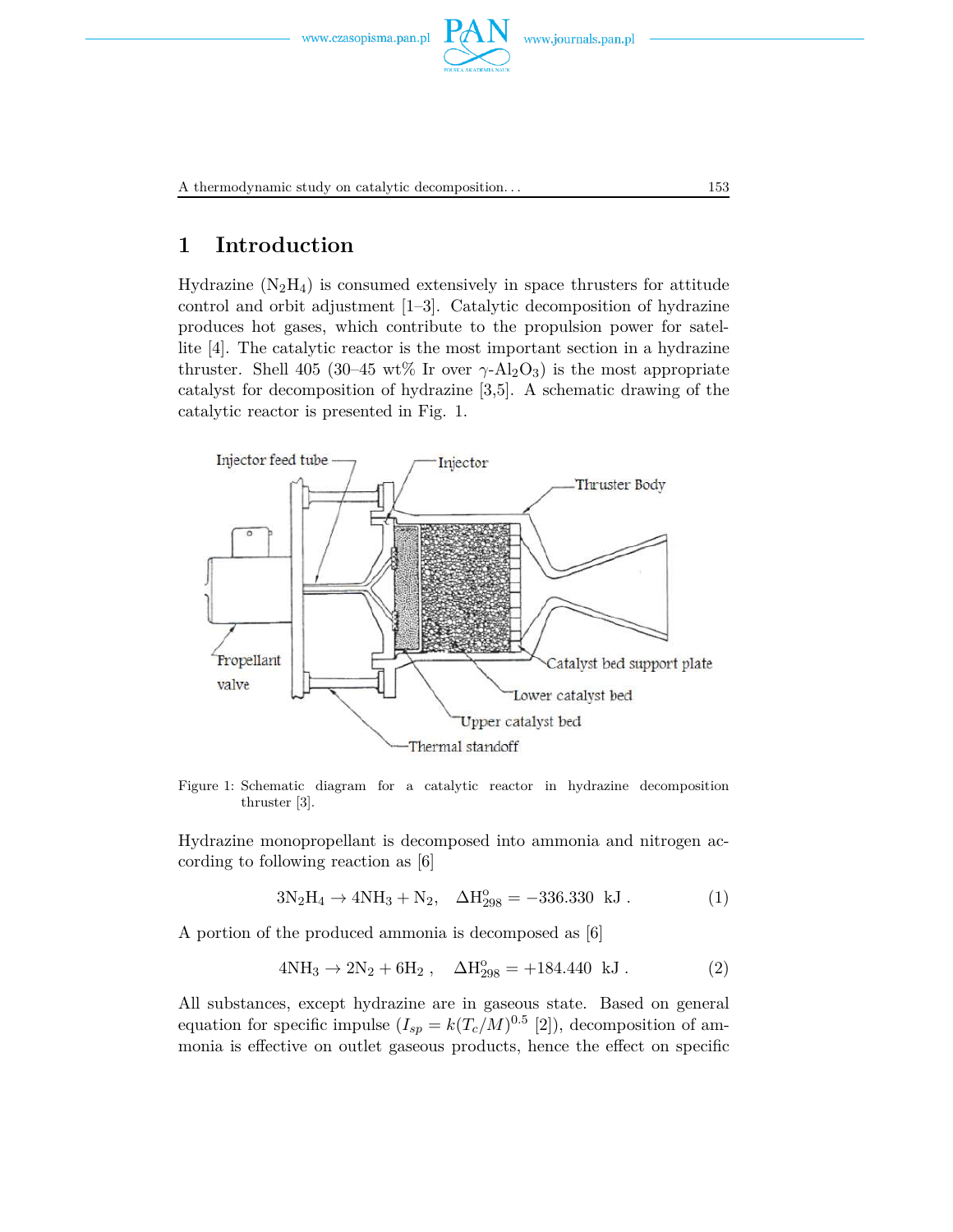

impulse. The control of ammonia decomposition in maximizing the specific impulse is very important.

With respect to reaction thermochemistry in Eqs. (1) and (2) and the general equation for  $I_{sp}$ , there exists a paradox. Equation  $(1)$  increases the temperature of catalytic reactor, leading to an increase in  $I_{sp}$ , while Eq. (2) decreases the gas molecular weight, temperature of the reactor and  $I_{sp}$ . This is a problem in determining how much Eq.  $(2)$  should be proceeded in order to obtain an appropriate *Isp*. In other words, it is necessary to study the changes in *Isp* with respect to ammonia conversion. Since hydrazine is carcinogen  $[7]$ , the prediction of  $NH<sub>3</sub>$  decomposition will be helpful prior to thruster experimental tests. So, the hydrazine decomposition should be studied thermodynamically for prediction of maximum temperature, ammonia conversion, gas molecular weight and the maximum obtainable *Isp,thruster*. The solution to the problem would assist researchers to design better catalytic reactor in hydrazine thruster.

Since 1950 the literature on this issue has been and is in progress. The studied aspects in this field are: hydrazine decomposition kinetics [8–12], hydrazine decomposition catalysts [13–17], designing and manufacturing of hydrazine thrusters [18–20] and performance of hydrazine thrusters [21–25]. In all studies, the researchers have dealt with the hydrazine thruster and catalytic decomposition of hydrazine with respect to their dynamics or kinetics but not its thermodynamic analysis. The thermodynamics of hydrazine monopropellant decomposition represents the maximum performance or specific impulse. Studying the thermodynamic aspect is the objective of this article, the results of which will be validated through the experimental work.

## **2 Extracting equations**

Hydrazine is decomposed exothermically into ammonia and nitrogen, Eq. (1), and the produced ammonia is decomposed endothermically in a simultaneous manner into nitrogen and hydrogen, Eq. (2). To analyze this process, the reactions are assumed to occur in two separate sections or reactors (Fig. 2).

Hydrazine enters the reactor 1 at 289 K and is decomposed into ammonia and nitrogen adiabatically, Eq. (1). In reactor 1, the hydrazine conversion is 100% [26]. In reactor 2, ammonia is decomposed into nitrogen and hydrogen with different conversion percentages. The following assumptions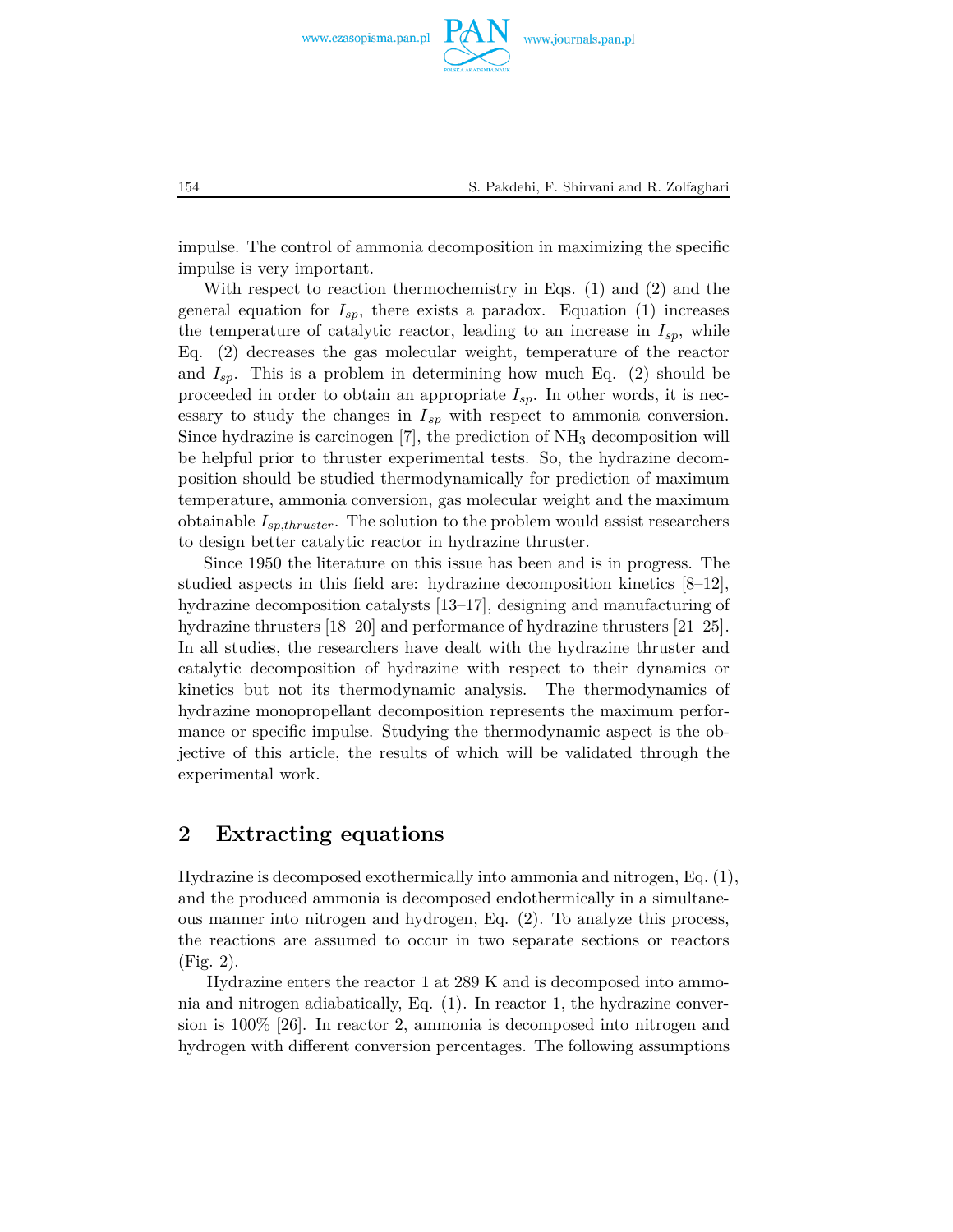

A thermodynamic study on catalytic decomposition. . . 155



Figure 2: Virtual process for catalytic decomposition of hydrazine.

were considered for analysis of reaction Eq. (1) in virtual reactor 1:

- 1. Hydrazine decomposition, Eq. (1), occurs in such a rapid manner that there is no opportunity for heat exchange, hence, reactor 1 is adiabatic  $(Q = 0)$  which is confirmed by experimental observations [27–30].
- 2. Due to short length of the reactor (less than 0.05 m in conventional thrusters [31–34]), the changes in kinetic energy  $(\Delta u^2/2)$  and potential energy  $(g\Delta z)$  are negligible. Also, there is no shaft work in the catalytic bed  $(W_s = 0)$ . According to general energy balance in reactor 1,  $\Delta H$  will be zero:

$$
\Delta H + \frac{\Delta u^2}{2} + g\Delta z = Q - W_s \,. \tag{3}
$$

- 3. The temperature in hydrazine thrusters is high [27–30]. Therefore, it is assumed that the all gases are in ideal state.
- 4. It is assumed no changes in the catalyst morphology or no deactivation in catalyst.
- 5. It is assumed gravity acceleration to be constant  $(g = 9.8 \text{ m/s}^2)$ .
- 6. All produced gages are stable.

Since the change in enthalpy is independent on the reaction path [35], equation

$$
\Delta H_{r1,298}^o + \Delta H_P^o = \Delta H = 0\tag{4}
$$

will be predominant in reactor 1 for hydrazine decomposition, Eq. (1).

The heat generated by hydrazine decomposition reaction enhances the temperature of the products in reactor 1. It is expressed in

$$
\frac{\Delta H_{r_1,298}^0}{3} = \frac{\Delta H_{p_1}}{3} = n_{\text{NH}_3} \int_{298.15}^{T_1} C_{p,\text{NH}_3} dT + n_{\text{N}_2} \int_{298.15}^{T_1} C_{p,\text{NH}_3} dT = \frac{4}{3} \int_{298.15}^{T_1} C_{p,\text{NH}_3} dT + \frac{1}{3} \int_{298.15}^{T_1} C_{p,\text{N}_2} dT
$$
 (5)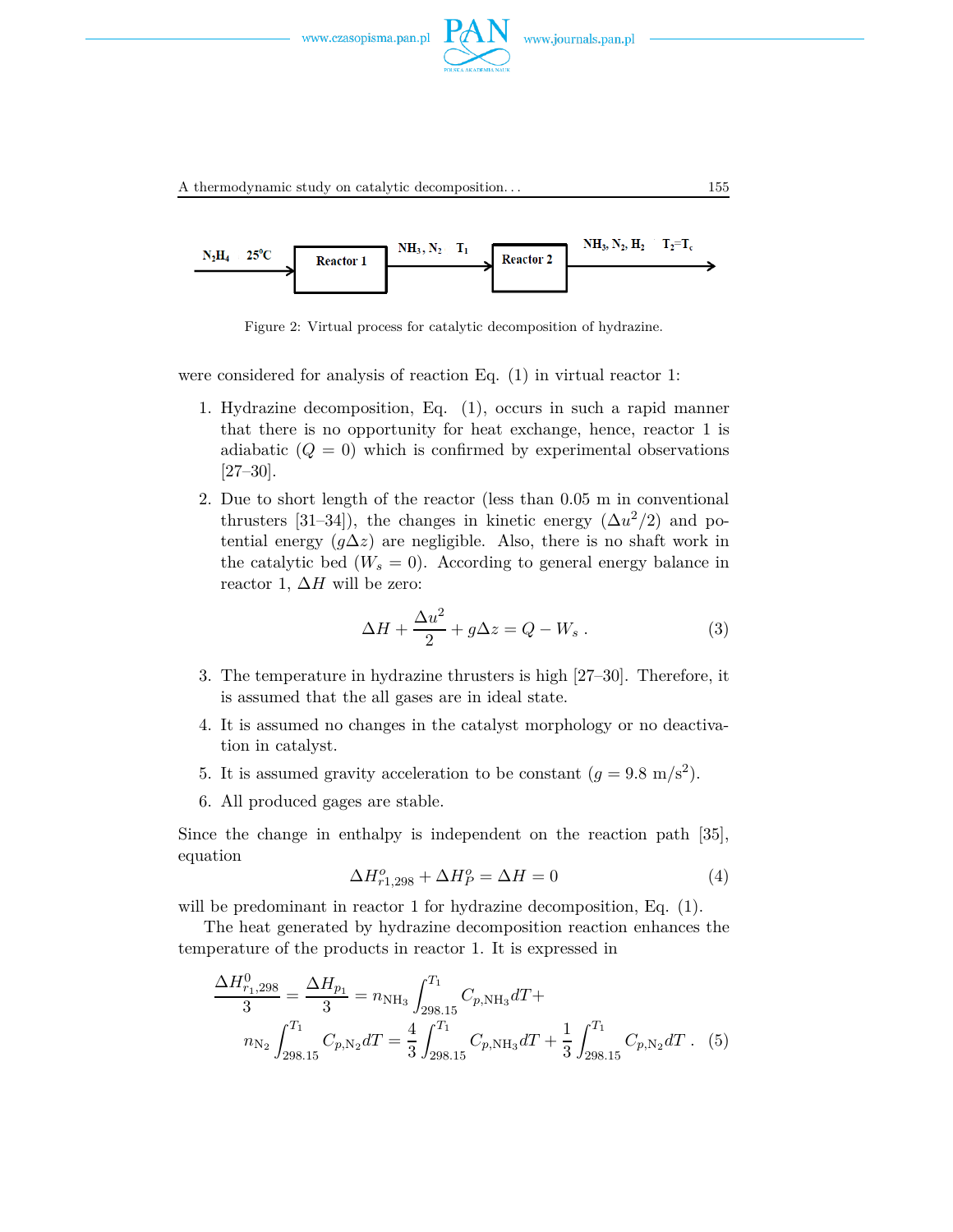

The temperature of products in reactor 1,  $T_1$ , will be determined. The same assumptions hold true for reactor 2. Due to unknown level of conversion in ammonia, the mole of consumed ammonia will be a variable for second reaction in reactor 2. According to Fig. 2, the following equation will be applied:

$$
\Delta H_{p1} + \Delta H_{r2,298}^o = \Delta H_{p2} ,
$$
  
\n
$$
\Delta H_{p1} + \Delta H_{r2,298}^o = \Delta H_{p2} .
$$
\n(6)

Here the energy balance is applied as

$$
\frac{4}{3} \int_{298.15}^{T_1} C_{p,\text{NH}_3} dT + \frac{1}{3} \int_{298.15}^{T_1} C_{p,\text{N}_2} dT - \frac{X \Delta H_{r_2,298}^0}{3} =
$$
\n
$$
\left(\frac{1+2X}{3}\right) \int_{298.15}^{T_2} C_{p,\text{N}_2} dT + 2X \int_{298.15}^{T_2} C_{p,\text{H}_2} dT + \left(\frac{4-4X}{3}\right) \int_{298.15}^{T_2} C_{p,\text{NH}_3} dT ,\tag{7}
$$

where  $T_2$  is the outlet gas temperature from reactor 2 or thrust chamber (*Tc*), and *X* is the mole conversion of ammonia defined as reacted or consumed mole of ammonia per initial mole of ammonia (an amount between 0 and 1)

$$
X = \frac{(n_{o,\text{NH}_3} - n_{\text{NH}_3})}{n_{o,\text{NH}_3}}.
$$
 (8)

Specific impulse is expressed in thermodynamic form [2,36] as follows:

$$
I_{sp} \propto \sqrt{\frac{T_c}{M}} = k \sqrt{\frac{T_c}{M}} = \sqrt{\frac{2 \gamma RT_c}{(\gamma - 1)g^2 M}} = \sqrt{\frac{2C_p T_c}{g^2 M}}, \qquad (9)
$$

where  $\gamma = C_p/C_v$ , *R* is the universal gas constant  $(C_p - C_v = R = 8.314$  $J/mol K$ ) and  $g$  is the gravitational acceleration. As a thermodynamic parameter  $C_p$  is expressed as

$$
C_p = \sum y_i C_{p,i} \tag{10}
$$

and the gas molecular weight as

$$
M = \sum y_i M_i \tag{11}
$$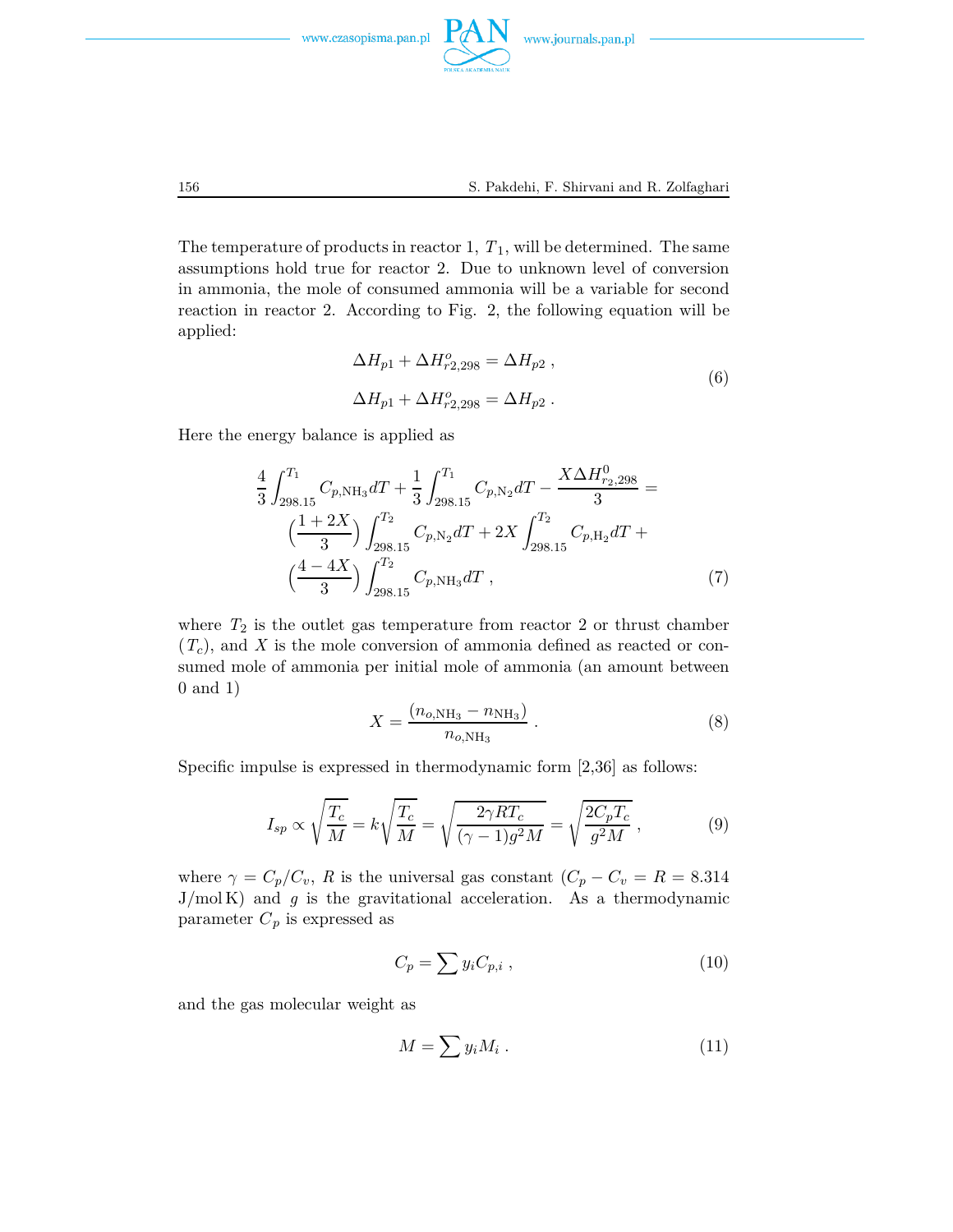

A thermodynamic study on catalytic decomposition. . . 157

## **3 Results and discussion**

General equation for heat capacity for  $NH_3$ ,  $N_2$ , and  $H_2$  in Eqs. (5) and (7) is presented in

$$
C_p^{ig} = 8.314(A + BT + CT^{-2})\tag{12}
$$

in which *A*, *B*, and *C* are material dependent constants. This relation is valid for ammonia up to 1800 K, nitrogen up to 2000 K, and hydrogen up to 3000 K [35]. The constants for the heat capacity equations are given in Tab. 1.

Table 1: Constants for specific heat capacity equation for  $NH_3$ ,  $N_2$ , and  $H_2$  [35].

| Chemical        | $A \vdash$ | $B \times 10^3$ [K <sup>-1</sup> ] | $C \times 10^{-5}$ [K <sup>2</sup> ] |
|-----------------|------------|------------------------------------|--------------------------------------|
| NH <sub>3</sub> | 3.578      | 3.020                              | $-0.186$                             |
| N2              | 3.280      | 0.593                              | 0.040                                |
| H2              | 3.249      | 0.422                              | 0.083                                |

Temperature  $T_1$  is calculated through Eq. (5) as 1654.4 K. By inserting  $T_1$ in Eq.  $(7)$ , and rearranging the equation would result in *X* versus  $T_2$  as

$$
X = \frac{46497.9 - 17.592T_2 - 6.3365 \times 10^{-3} T_2^2 - \frac{0.704 \times 10^5}{T_2}}{19498.47 + 11.742T_2 - 4.181 \times 10^{-3} T_2^2 - \frac{1.322 \times 10^5}{T_2}} \tag{13}
$$

The plot of the thrust chamber temperature versus ammonia conversion according to this equation is shown in Fig. 3. As observed here, the maximum temperature is 1655 K. This temperature is obtained at no ammonia conversion  $(X = 0)$ . In the presence of the catalyst, a portion of ammonia is eventually decomposed. This fact suggests that catalysts must be found to inhibit the ammonia decomposition reaction.

Due to endothermic decomposition of ammonia, an increase in ammonia conversion leads to a decrease in gas temperature. As shown in Fig. 3, the temperature of thrust chamber decreases linearly as the ammonia conversion increases (a slope of 830 K per conversion unit). Since ammonia, nitrogen and hydrogen are stable molecules and no other molecule will be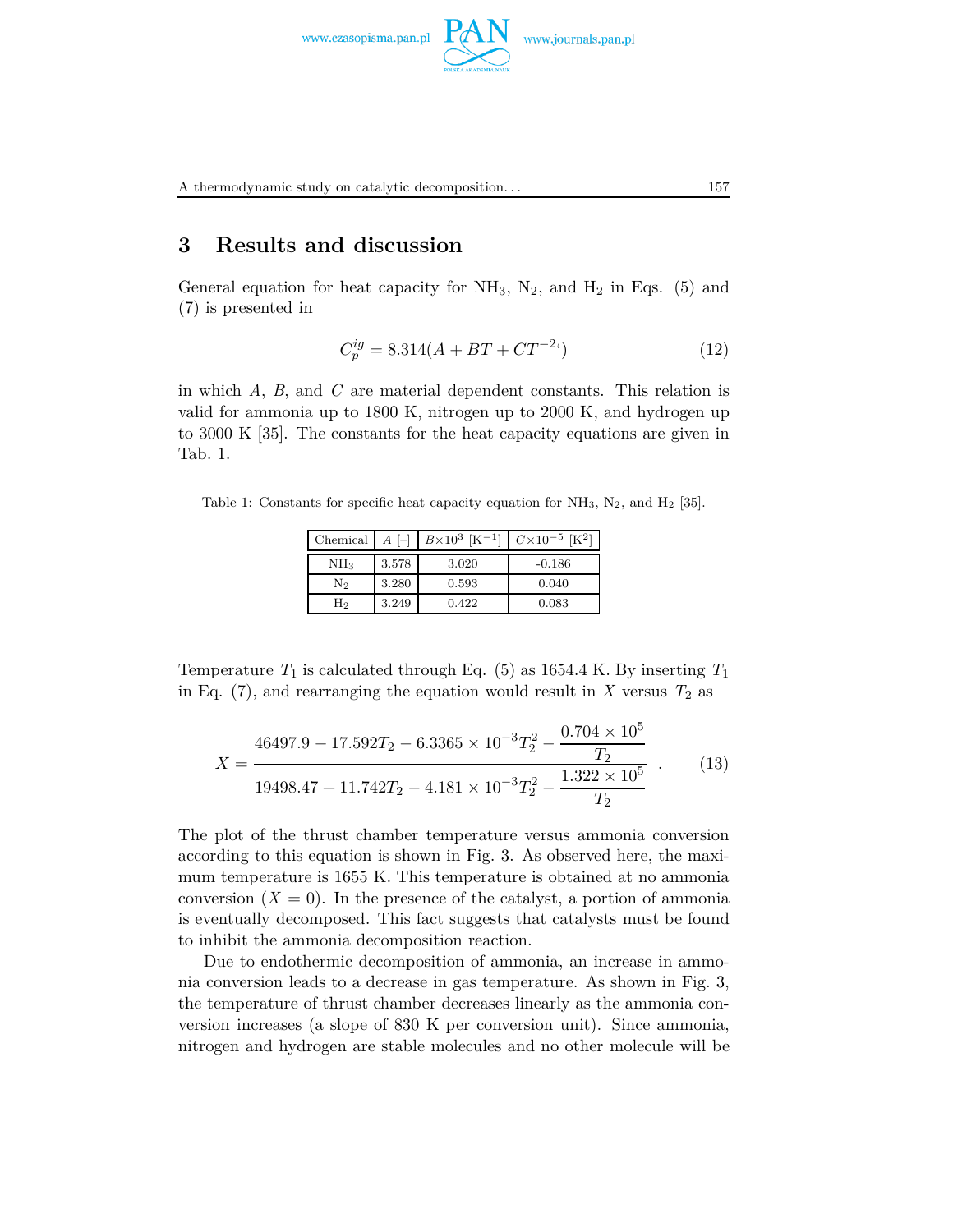



Figure 3: Changes in gas temperature in the thruster versus ammonia conversion.

formed, so the thrust chamber contains only these gases. Outlet gas molecular weight, as a thermodynamic property, is calculated through following relation, where  $M_{\text{NH3}} = 17$  g/mol,  $M_{\text{N2}} = 28$  g/mol, and  $M_{\text{H2}} = 2$  g/mol:

$$
M = \sum y_i M_i = \frac{1 - X}{1.25 + X} M_{\text{NH}_3} + \frac{1 + 2X}{5 + 4X} M_{\text{N}_2} + \frac{6X}{5 + 4X} M_{\text{H}_2}
$$
  
= 
$$
\frac{148 + 68X}{6.25 + 10X + 4X^2} .
$$
 (14)

The molecular weight changes of the outlet gas mixture versus ammonia conversion is shown in Fig. 4, where the highest molecular weight of outlet gas mixture is obtained when there is no ammonia conversion  $(3N_2H_4 \rightarrow$  $4NH<sub>3</sub> + N<sub>2</sub>$ ). The lowest molecular weight is for complete decomposition of ammonia  $(3N_2H_4 \rightarrow 3N_2 + 6H_2)$ . In other words, hydrogen with the lowest molecular weight and the highest mole fraction reduces the total molecular weight.

Composition of the outlet gas from the reactor is one of the major parameters in evaluating the reactor performance (Fig. 5). A decrease in mole fraction of ammonia is proportional to the increase in mole fraction of nitrogen and hydrogen. As observed in figure, when hydrazine is decomposed into ammonia and nitrogen, in the absence of hydrogen the mole fractions of ammonia and nitrogen are 0.8 and 0.2, respectively. At full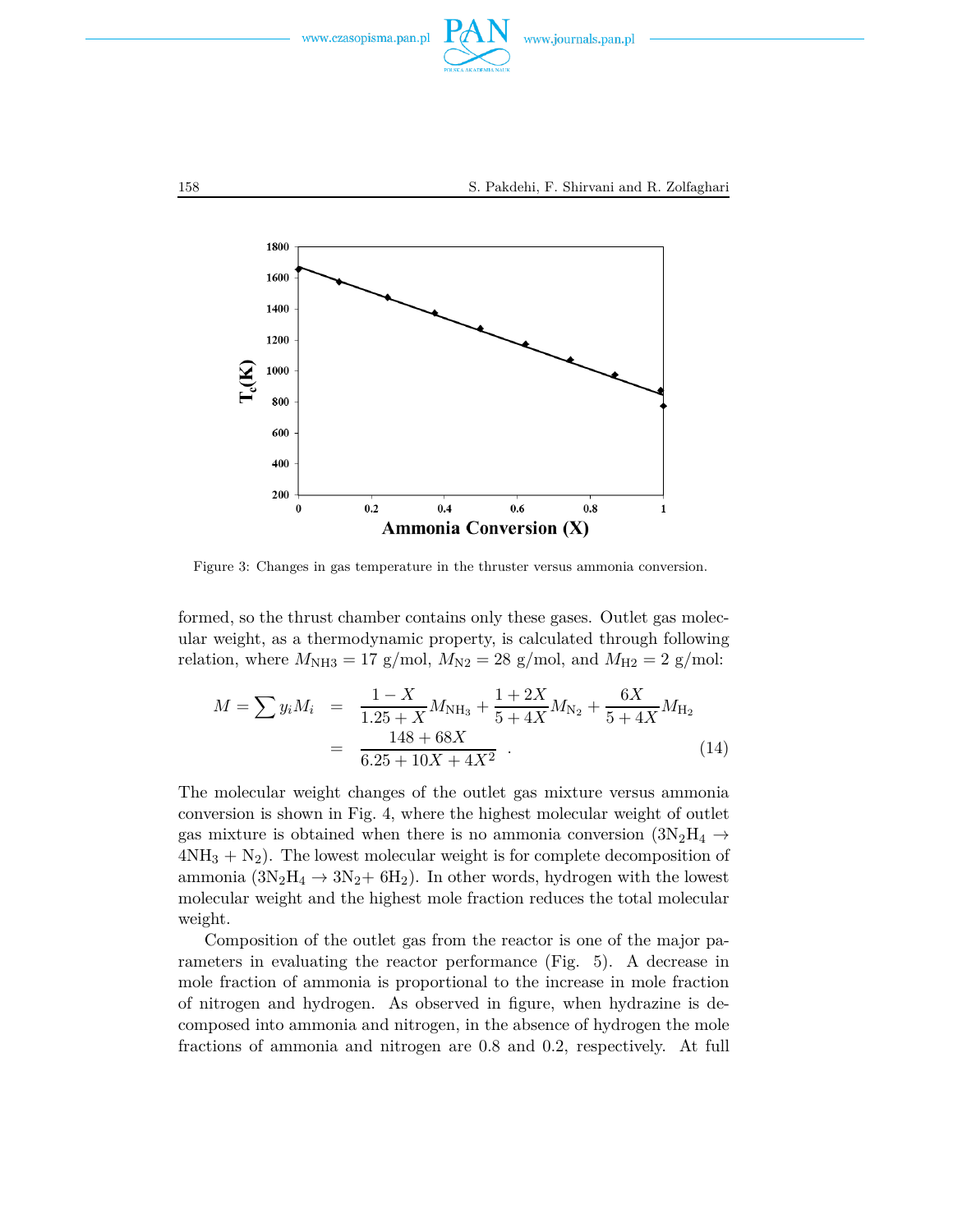



Figure 4: Variation of molecular weight for gas mixture in the reactor versus ammonia conversion.



Figure 5: Variation in outlet gas composition from the reactor versus ammonia conversion  $(-\bullet-NH_3, -\bullet-H_2, -\bullet-N_2).$ 

ammonia conversion  $(3N_2H_4 \rightarrow 3N_2+ 6H_2)$ , the nitrogen mole fraction is  $3/9$  or 0.34 and that of the hydrogen is  $6/9$  or 0.66.

With respect to Eq. (10), the heat capacity of the gas mixture at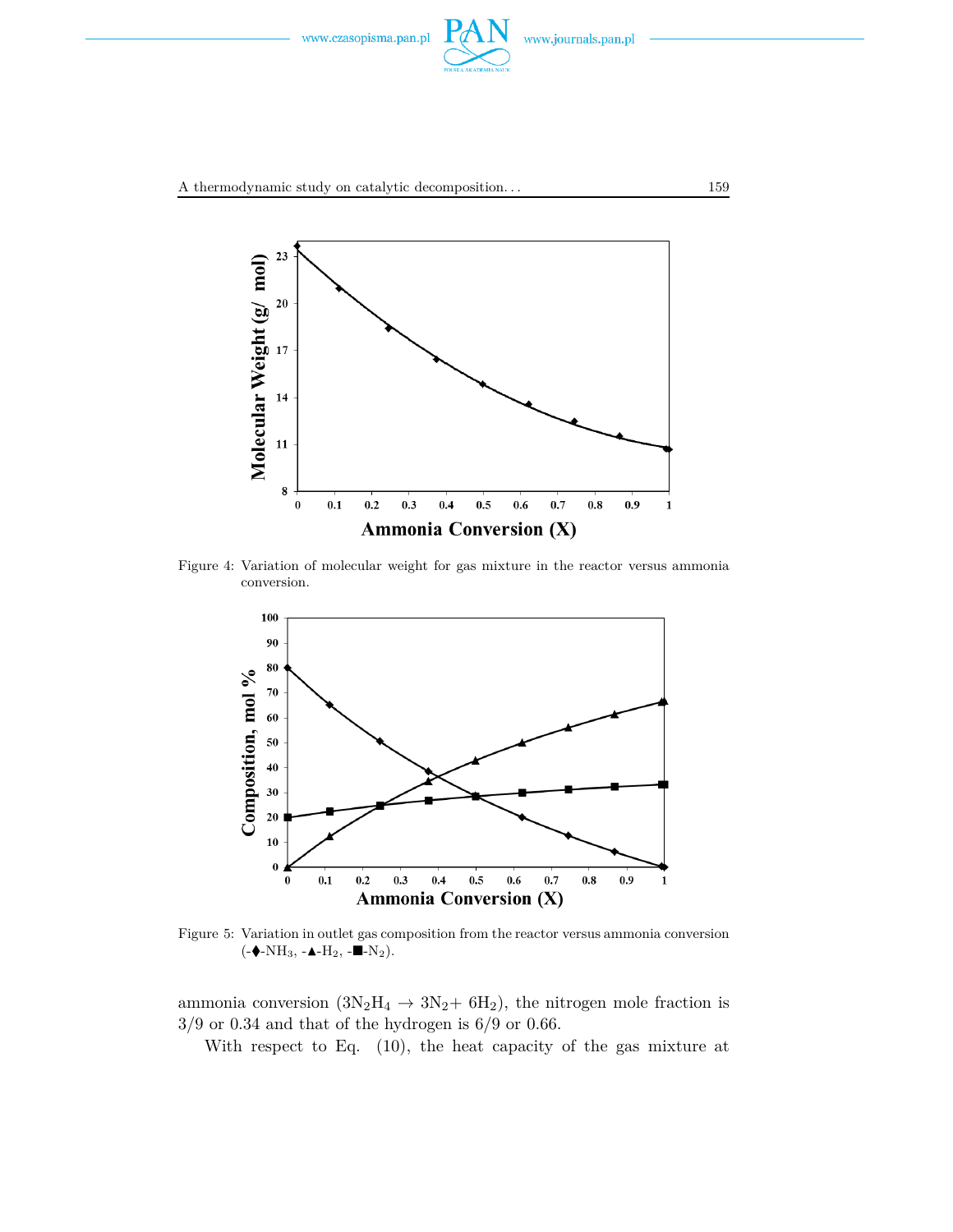

constant pressure is expressed through

$$
C_p = \sum y_i C_{p,i} = \frac{1 - X}{1.25 + X} C_{p, \text{NH}_3} + \frac{1 + 2X}{5 + 4X} C_{p, \text{N}_2} + \frac{6X}{5 + 4X} C_{p, \text{H}_2} \tag{15}
$$

The heat capacity for each component is calculated at  $T_2$  or  $T_c$  and in this relation  $C_p$  depends on temperature, while the resulting temperature depends on ammonia conversion, indicating that the  $C_p$  for the gas mixture will depend on the ammonia conversion in a complicated equation, the calculations of which will be carried out by Matlab (version 2015b) software [38]. The variation in  $C_p$  for outlet gas mixture is shown in Fig. 6, where the increase in ammonia conversion leads to a decrease in heat capacity of gas mixture. This is because  $C_p$  for ammonia is higher than nitrogen and hydrogen at any operational temperature interval [35]. Thus increase in ammonia conversion means lower composition of ammonia and therefore, a decrease in heat capacity of the gas mixture.



Figure 6: Variation in heat capacity for outlet gas mixture from the reactor versus ammonia conversion.

The horizontal axis (abscissa or x-axis) may represent the catalytic reactor length. In Figs. 3–6 are presentedthe values of temperature of thrust chamber, molecular weight, gas composition and heat capacity, respectively which vary with respect to ammonia conversion.

Specific impulse for the hydrazine monopropellant is calculated through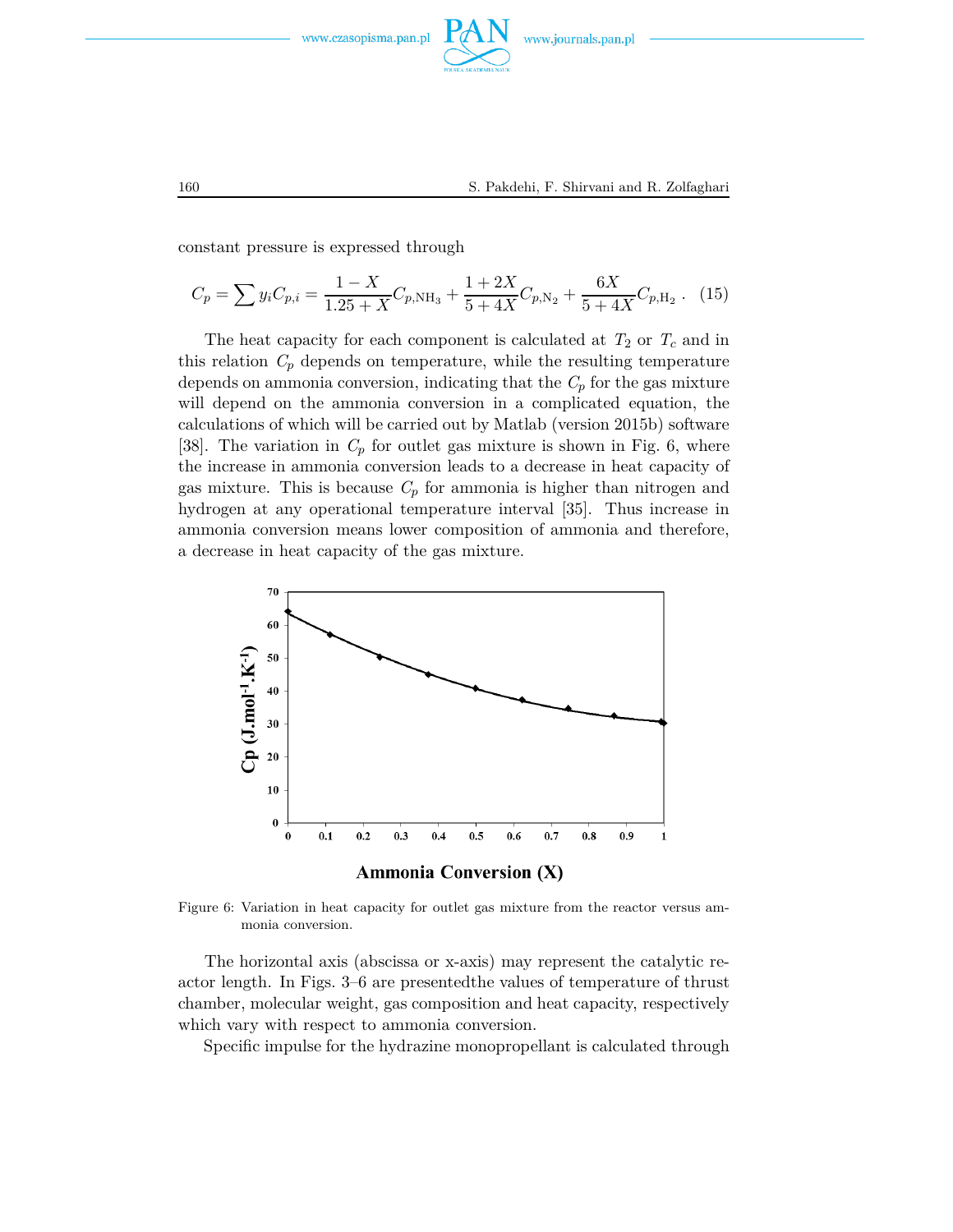

Eq.  $(9)$  by applying Eqs.  $(13)$ – $(15)$  (see the results in Fig. 7). The highest specific impulse (305.4 s) is obtained when there is no ammonia conversion. If ammonia conversion is 100%, then the  $I_{sp}$  will be 213.7 s. The experimental results confirmed that ammonia is certainly decomposed in the presence of the catalyst [27–30], that is, the value of 305.4 s will not be obtained at any time.



Figure 7: Variation of specific impulse for hydrazine versus ammonia decomposition.

As observed in Figs 3, 4 and 6, the change in  $T_c$  is much more than that of *M* or  $C_p$  (the slope of  $T_c$  versus *X* is 830 K/conversion unit but the slopes for *M* and  $C_p$  are 21.7 g/mol per conversion unit and 58.5 J/mol K per conversion unit, respectively). Therefore, it is expected that *Isp* for hydrazine monopropellant, Eq.  $(9)$ , be more sensitive to  $T_c$  than M or  $C_p$ . Conclusively, ammonia conversion strongly decreases  $I_{sp}$  for hydrazine monopropellant.

The specific impulse is a character of hydrazine monopropellant, that is, Eq. (9) is provided merely for decomposition of hydrazine monopropellant. The most important advantage of Eq. (9) is that when ammonia conversion is accomplished by it, the  $I_{sp}$  value will be obtained, where  $C_p$ ,  $T_c$ , and M depend on ammonia conversion. If a nozzle is connected to the end of the reactor, the effects of pressure in the chamber and the exit of the nozzle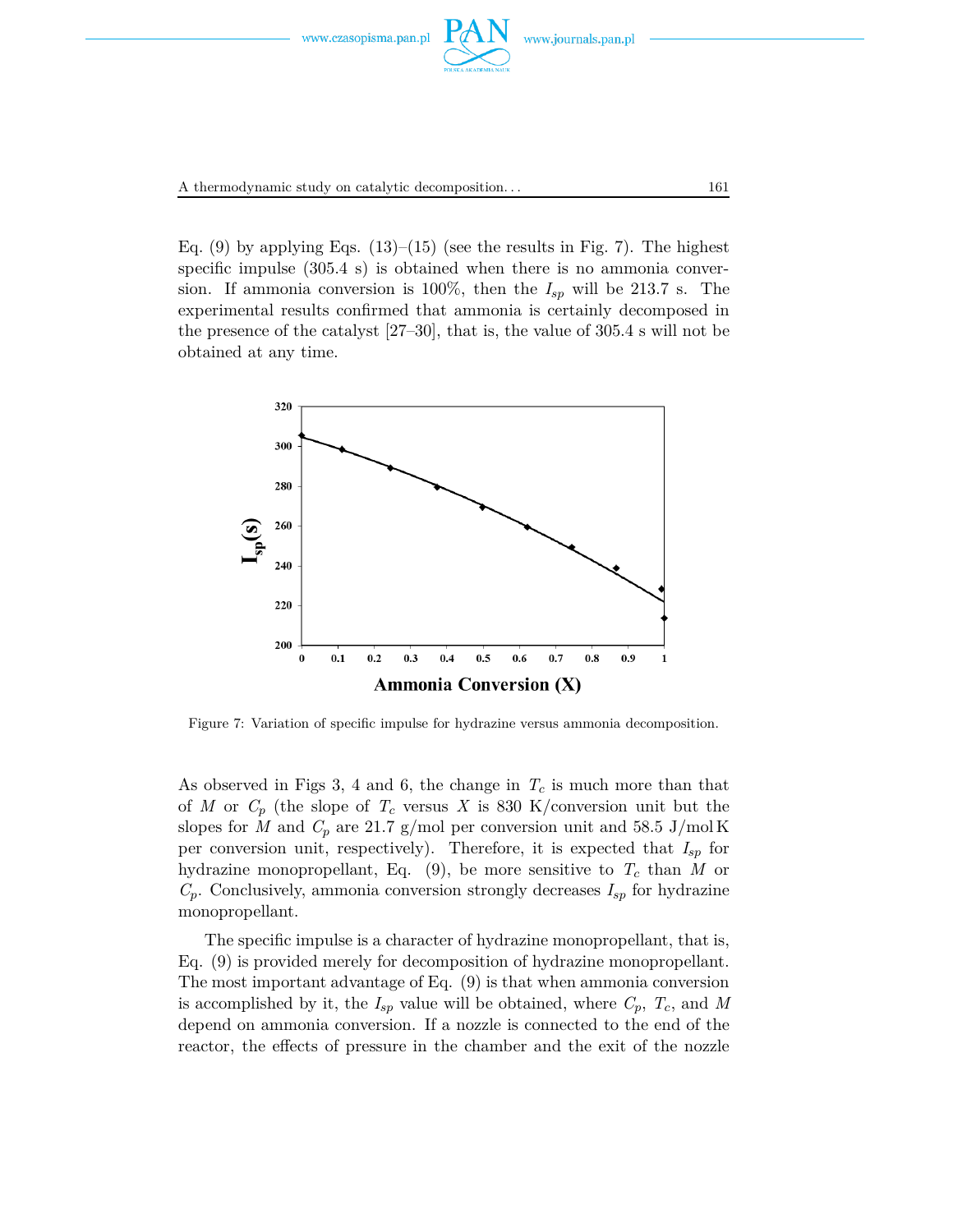

will be inserted in  $I_{sp}$  equation as [2]

$$
I_{sp,thruster} = \sqrt{\frac{2C_pT_c}{g^2M}} \left[ 1 - \left(\frac{P_e}{P_c}\right)^{(\gamma - 1)/\gamma} \right].
$$
 (16)

Here, the *Isp,thruster* is a specific impulse for the thruster, not for hydrazine monopropellant. That is,  $I_{sp,thruster}$  includes  $I_{sp}$  for hydrazine monopropellant and pressure effects in the chamber and the nozzle

$$
I_{sp,thruster} = I_{sp} \sqrt{\left[1 - \left(\frac{P_e}{P_c}\right)^{(\gamma - 1)/\gamma}\right]} \ . \tag{17}
$$

If the pressure in the thrust chamber is much more than the exit pressure, then the  $I_{sp,thruster}$  will approach  $I_{sp}$  of hydrazine monopropellant  $(I_{sp,thruster}$  is always less than  $I_{sp}$ ).

An outstanding point deduced from Eqs. (9) and (16) is that Eq. (9) represents the maximum *Isp* for hydrazine monopropellant. By adjusting and designing modified throat and exit diameters for the nozzle, maximum specific impulse might be actuated. In other words, the maximum value of specific impulse for the thruster is the same as hydrazine monopropellant. By knowing the value of ammonia conversion, the performance condition of the reactor and the thruster will be predictable, which is a matter of concern. Moreover, *Isp* is measured by a gas chromatograph (equipped with a thermal conductive detector) in an experimental manner while *Isp,thruster* is measured by a load cell (to determine the thrust) with hydrazine flow meter (to determine hydrazine mass flow rate) in the experimental manner.

Based on the design type and the comments of thruster designer, the term  $\left(\frac{P_e}{P_c}\right)^{(\gamma-1)/\gamma}$  will have different values. For example, an increase in the chamber pressure through a reduction in the throat cross section area leads to increase in *Isp,thruster*, conclusively, thermodynamic analysis will determine the maximum *Isp,thruster*.

The obtained results here were validated through experimental work due to Adler *et al.* [37]. The specifications of design for Adler *et al.* thruster are presented below:

- injection pressure, *Pin*, between 20 and 80 kPa;
- diameter of orifices of showerhead injector, *Din*, between 0.0008 and 0.005 m;
- length of the catalytic bed, *L*, from 0.0525 to 0.105 m;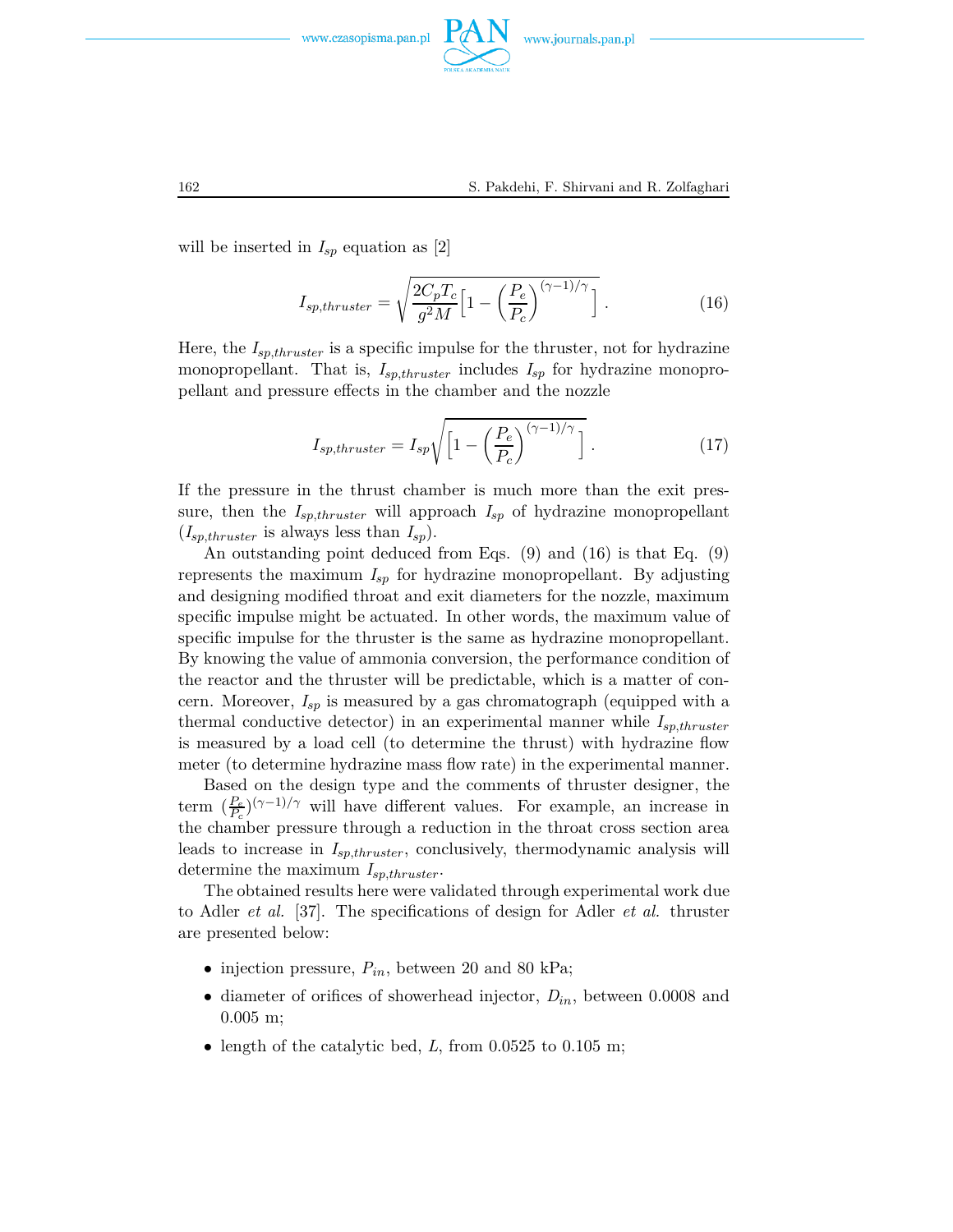



A thermodynamic study on catalytic decomposition. . . 163

• exhaust nozzle diameter,  $D_e$ , from 0.01 to 0.015 m.

Adler *et al.* obtained the optimum  $I_{\textit{sp,thruster}}$  at  $P_e/P_c = 0.0175$  and ammonia conversion of 55% [37]. At this optimum conditions, they obtained *γ* = 1.271, *T<sub>c</sub>*= 1221 K, *M* = 13.33g/mol and  $I_{\textit{sp,thruster}}$  = 201.1 s as well. Comparison of the results between Adler *et al*. experimental work and this work is presented in Tab. 2, indicating the confirmation of this thermodynamic analysis with only a slight difference.

Table 2: Comparison between the quantities for hydrazine thruster in this work and Adler *et al.* [37] at  $P_e/P_c = 0.0175$  and  $X_{NH3} = 55\%$ .

| Quantities        | Unites | Results of Adler<br>$et \ al. \ [37]$ | Results of<br>this work | Error $(\%)$ |
|-------------------|--------|---------------------------------------|-------------------------|--------------|
|                   |        | 1.271                                 | 1.268                   | 0.2          |
| $T_c$             | K      | 1221                                  | 1231                    | 0.8          |
| М                 | g/mol  | 13.33                                 | 14.3                    | 0.7          |
| $I_{sp,thruster}$ | S      | 201.1                                 | 197.3                   | 1.8          |

## **4 Conclusions**

Hydrazine, as a carcinogenic monopropellant, is consumed in space thrusters. The most important section of the thruster is the catalytic reactor. In designing and manufacturing the reactor which works on hydrazine decomposition basis, it is necessary to have the reactor temperature, outlet gas molecular weight and the specific impulse. These quantities are obtainable through thermodynamic studies run on hydrazine monopropellant. At adiabatic state of the reactor, thermodynamic analysis indicated that those parameters depend on ammonia conversion. The highest and lowest temperatures in the reactor were obtained as 1655 K and 773 K, respectively. The maximum and minimum molecular weights for outlet gas from decomposition of hydrazine were obtained at zero and complete conversions of ammonia, respectively. The results from the provided analysis show that the specific impulse has its maximum (as 305.4 s) when there is no ammonia conversion. It is obtained by regulating the hydrazine flow rate into the reactor. Also, the lowest amount of the specific impulse (as 213.7 s) is obtained for the full conversion of ammonia. The results between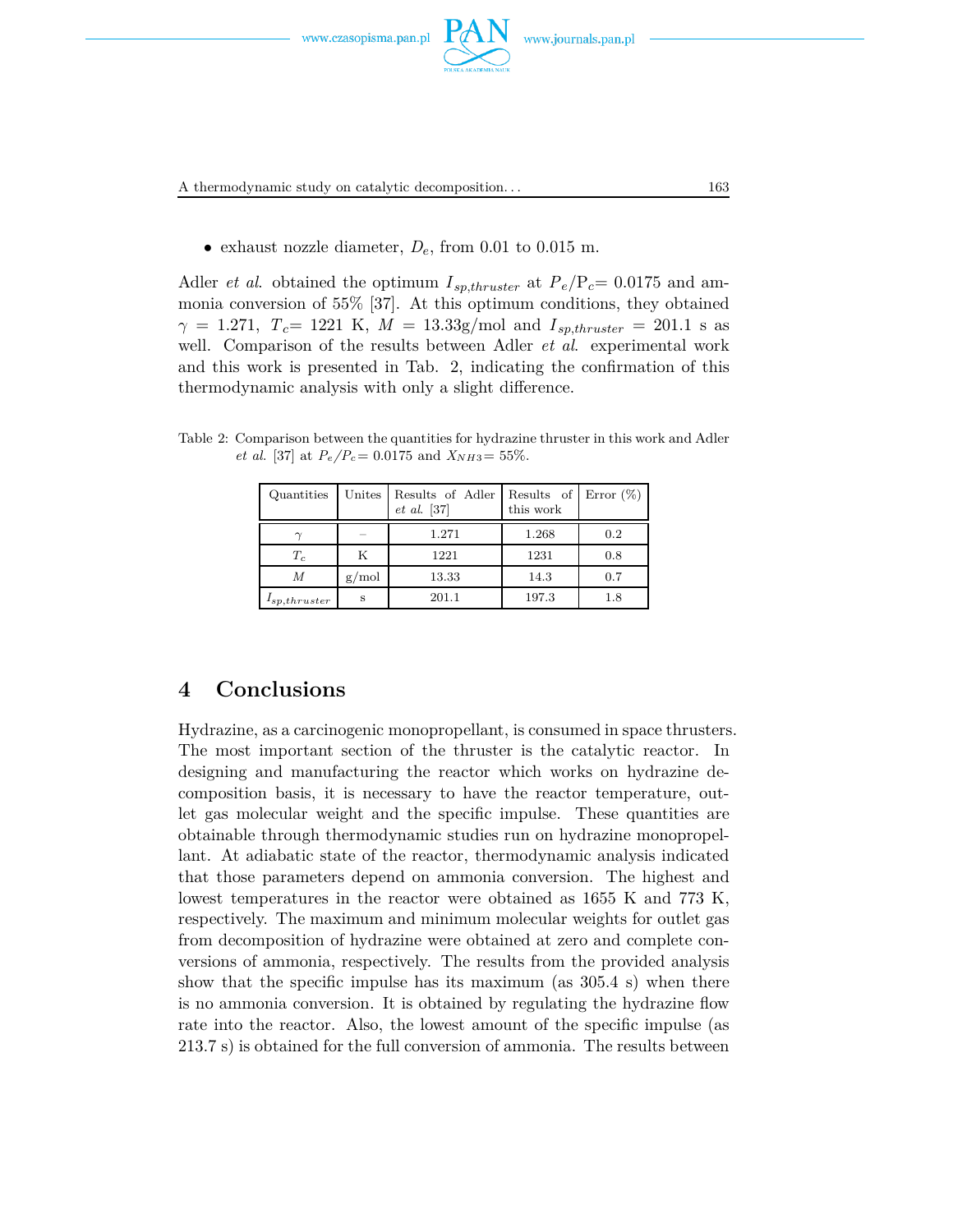

this thermodynamic analysis and that of the Adler experimental work at  $P_e/P_c = 0.0175$  and  $X_{\text{NH3}} = 55\%$  indicate that there exists a 1.8% error between the thermodynamic calculations and experimental results for *I sp,thruster*.

*Received 30 June 2018*

## **References**

- [1] Li L., Wang X., Zhao X., Zheng M., Cheng R., Zhou L., Zhang T.: *Microcalorimetric studies of the iridium catalyst for hydrazine decomposition reaction*. Thermochimica Acta **434**(2005), 1-2, 119–124.
- [2] Sutton G.P., Biblarz O.: *Rocket Propulsion Elements* (8th Edn.). Wiley & Sons, New York 2010.
- [3] Eckert E.W.: *Hydrazine and its Derivatives* (8th Edn.). Wiley & Sons, New York 2001.
- [4] Brown C.D.: *Spacecraft Propulsion*. AIAA, Washington 1995.
- [5] Cho S.J., Lee J., Lee Y.S., Kim D.P.: *Characterization of iridium catalyst for decomposition of hydrazine hydrate for hydrogen generation.* Catal. Lett. **109**(2006), 3-4, 181–186.
- [6] Zheng M., Chen X., Cheng R., Li N., Sun J., Wang X., Zhang T.: *Catalytic decomposition of hydrazine on iron nitride catalysts*. Catal. Commun. **7**(2006), 3, 187–191.
- [7] Agrawal J.P.: *High Energy Materials: Propellants, Explosives and Pyrotechnics*. Wiley-VCH, Weinheim 2010.
- [8] de Medeiros J.E., Valenca G.P.: *Kinetic analysis of the catalytic decomposition of hydrazine*. Braz. J. Chem. Eng. **15**(1998), 2, 1–8.
- [9] Smith O.I., Solomon W.C.: *Kinetics of Hydrazine Decomposition on Iridium and Alumina Supported Iridium Catalysts*. AFRPL-TR-73-59, Edwards 1973.
- [10] Sayer C.F.: *The heterogeneous decomposition of hydrazine. Part 5. The kinetics of the decomposition of liquid hyrazine on a supported ruthenium catalyst*. Rocket Prop. Establ. **72**(1972), 1–26.
- [11] Khomenko A., Apelbaum L.O.: *Study of the kinetics of the catalytic decomposition of hydrazine vapors on paladium*. Kinet. Catal. **17**(1976), 600–607.
- [12] Pakdehi S.G., Salimi M., Rasoolzadeh M.: *A review on decomposition of hydrazine and its kinetics as a novel approach for CO-free H*<sup>2</sup> *production.* Res. Appl. Mech. Eng. (RAME) **3**(2014), 21–25.
- [13] Williams P.H.: *Modification of Shell 405 Catalyst*. AFRPL-TR-72-7, Edwards 1972.
- [14] Armstrong W.E., La France D.S., Voge H.H.: *Hydrazine decomposition and other reactions*. United States patent US 4122671, 1978.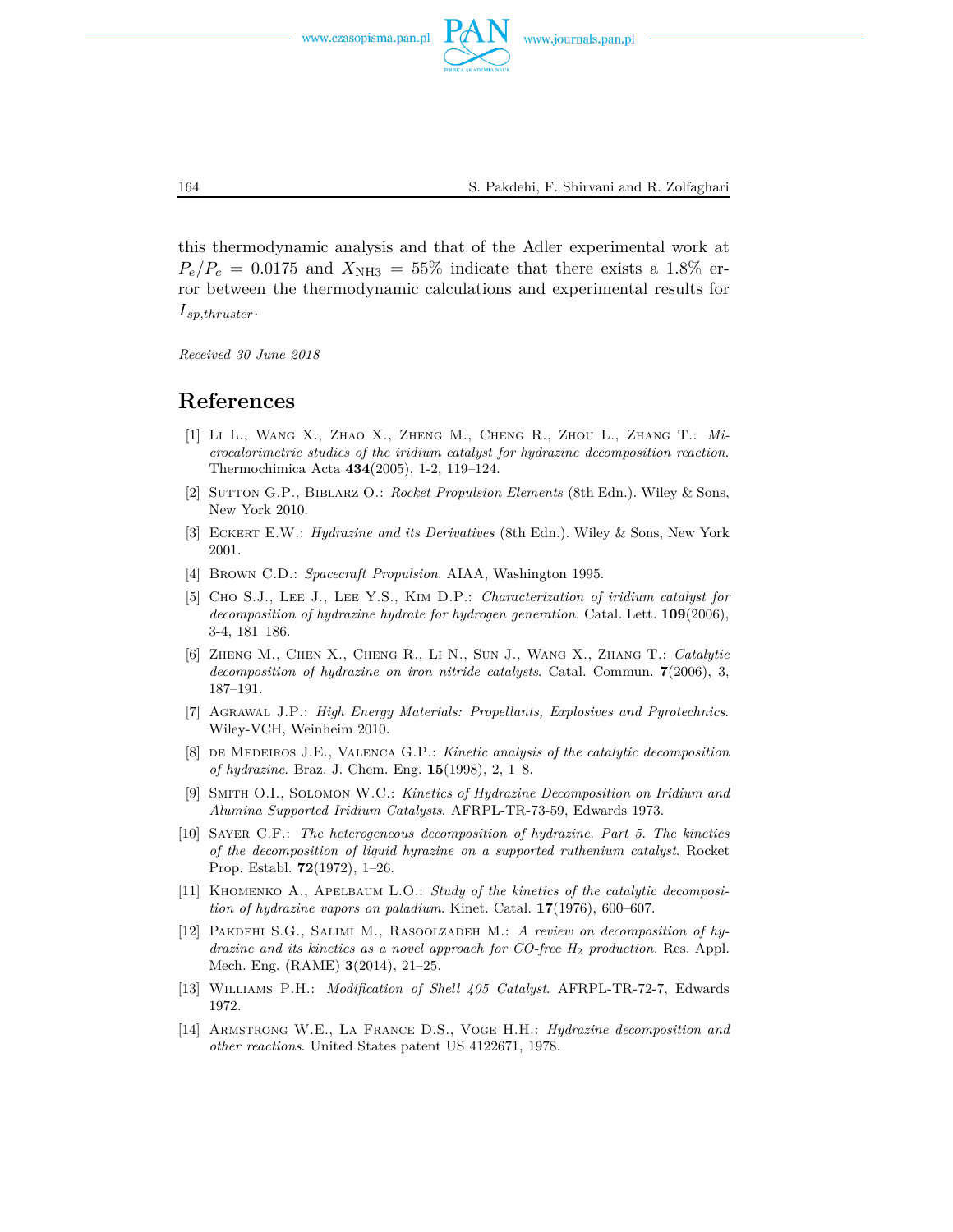

A thermodynamic study on catalytic decomposition. . . 165

- [15] Balcon S., Mary S., Kappenstein C., Gengembre E.: *Monopropellant decomposition catalysts II. Sintering studies on Ir/Al*2*O*<sup>3</sup> *catalysts, influence of chloride anions.* Appl. Catal. A **196**(2000), 2, 179–190.
- [16] Fan C., Wu T., Kaden W.E., Anderson S.L.: *Cluster size effects on hydrazine decomposition on Irn/Al*2*O*3*/NiAl(110)*. Surf. Sci. **600**(2006), 2, 461–467.
- [17] Yu M.-J., Lee K.-H., Kim S.-K., Choi J.-M., Cho S.-J.: *Method of manufacturing high-crush-strength iridium catalyst for hydrazine decomposition reaction in spacecraft thrusters using bauxite*. United States patent US 7651972 B2, 2010.
- [18] Thunnissen D., Engelbrecht C., Weiss J.: *Assessing model uncertainty in the conceptual design of a monopropellant propulsion system.* In: Proc. 39th AIAA/ASME/SAE/ASEE Joint Propul. Conf. Exhibit, 2003, Huntsville, 1–17.
- [19] Rocket Research Company: *Development of Design and Scaling Criteria for Monopropellant Hydrazine Reactors Employing Shell 405 Spontaneous Catalyst*: Vol II. RRC-66-R-76, 1967.
- [20] Grant Jr. A.F.: *Basic Factors Involved in the Design and Operation of Catalytic Monopropellant-Hydrazine Reaction Chambers*. Report 20-77, Jet Propulsion Laboratory, Pasadena 1954.
- [21] Makled A.E., Belal H.: *Modeling of hydrazine decomposition for monopropellant thrusters*. In: Proc. 13th Int. Conf. Aerospace Sci. and Aviation Technol. ASAT- 13, May  $26 - 28$ , 2009,
- [22] Kesten A.S.: *Analytical study of catalytic reactors for hydrazine decomposition.* Report H910461-38, United Aircraft Research Laboratories, 1969.
- [23] Shankar V., Ram K.A.: *Experimental investigations of the 10 N catalytic hydrazine thruster*. Acta Astronaut. **12**(1985), 4, 237–249.
- [24] Hwang C.H., Lee S.N., Baek S.W., Han C.Y., Kim S.K., Yu M.J.: *Effects of catalyst bed failure on thermochemical phenomena for a hydrazine monopropellant thruster using Ir/Al*2*O*<sup>3</sup> *catalysts.* Ind. Eng. Chem. Res. **51**(2012), 15, 5382-5393.
- [25] Meng P.R.: *A Life Test of a 22-Newton (5-lbf) Hydrazine Rocket*. NASA Technical Memorandum, Washington, D.C., 1987.
- [26] Vieira R., Bastos-Netto D., Ledoux M.J., Pham-Huu C.: *Hydrazine decomposition over iridium supported on carbon nanofibers composite for space applications: Near actual flight conditions tests*. Appl. Catal. A **279**(2005), 1-2, 35–40.
- [27] Zolfaghari R.: *Effective Parameters on Synthesis of Ir/γ-Al*2*O*<sup>3</sup> *for Hydrazine Decomposition and Optimizing Them.* MSc thesis, Malek Ashtar University of Technology, Tehran 2013.
- [28] Shirvani F.: *Modeling of Classic Fixed Bed Catalytic Reactor for Hydrazine Decomposition*. MSc thesis, Malek Ashtar University of Technology, Tehran 2014.
- [29] Salimi M.: *Evaluation of Monolith Nanocatalyst in Hydrazine Decomposition Reactor.* MSc thesis, Malek Ashtar University of Technology, Tehran 2014.
- [30] Asadi A.: *Synthesis and Evaluation of Bimetallic Nanocatalyst for Hydrazine Decomposition.* Malek Ashtar University of Technology, Tehran, 2013.
- [31] Shankar V., Anantha Ram K., Bhaskaran K.A.: *Experimental investigations of the 10 N catalytic hydrazine thruster*. Acta Astronaut. **12**(1985), 237–249.